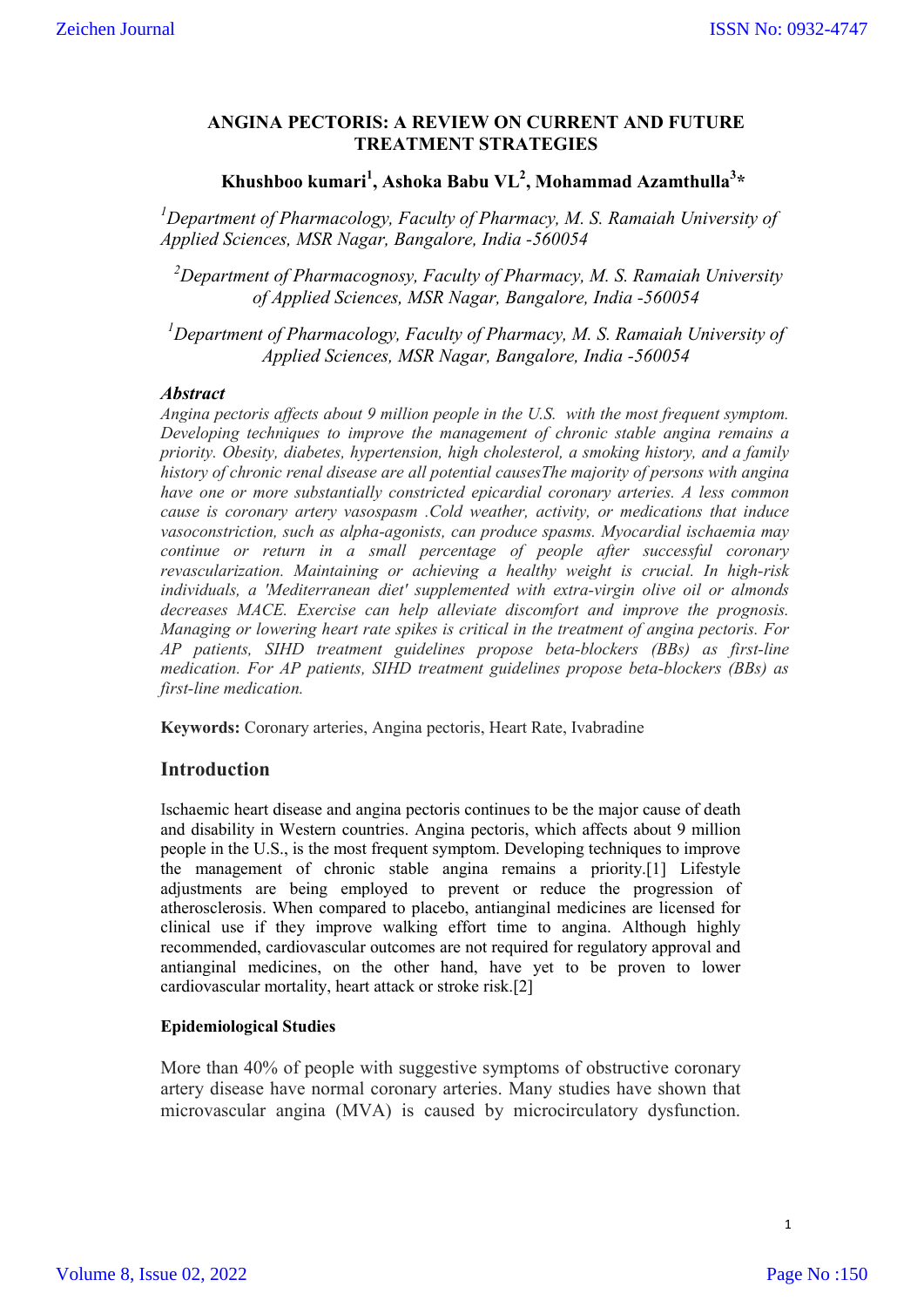MVA does not always present with a stable angina pattern that is effortrelated.[2] Chronic stable angina affects around 30000 to 40000 people per million in Western countries. The incidence of both males and females increases with age. Risk factors include obesity, diabetes, hypertension, high cholesterol, a history of smoking, cocaine or amphetamine addiction, and a family history of chronic renal illness[3].

### **Types of Angina Pectoris:-**

| S.             | <b>Types of Angina</b>           | <b>Etiology of Angina Pectoris</b>                                                                                                                                                                                                                                                                                                                                                                                                         | Symptoms of angina                                                                                                                                                                                                                                                                                 |
|----------------|----------------------------------|--------------------------------------------------------------------------------------------------------------------------------------------------------------------------------------------------------------------------------------------------------------------------------------------------------------------------------------------------------------------------------------------------------------------------------------------|----------------------------------------------------------------------------------------------------------------------------------------------------------------------------------------------------------------------------------------------------------------------------------------------------|
| N <sub>0</sub> | <b>Pectoris</b>                  |                                                                                                                                                                                                                                                                                                                                                                                                                                            | pectoris                                                                                                                                                                                                                                                                                           |
| $\mathbf{1}$   | <b>STABLE</b><br><b>ANGINA</b>   | $\blacktriangleright$<br>Although the exact origin<br>of stable angina is<br>uncertain, it is thought to<br>be caused by an<br>imbalance in myocardial<br>supply and demand.<br>The majority of persons<br>➤<br>with angina have one or<br>more substantially<br>constricted epicardial<br>coronary arteries.<br>According to study, many<br>persons with stable angina<br>have non-obstructive or<br>even normal coronary<br>arteries.[4] | $\triangleright$ Fatigue.<br>$\triangleright$ Dizziness.<br>Rapid Breathing.<br>➤<br>Nausea.<br>➤<br>↘<br>Heart<br>palpitations.<br>$\triangleright$ Sweating.<br>$\triangleright$ Anxiety<br>$\blacktriangleright$<br>Exercise/physica<br>l activities, such<br>as climbing<br>flights of stairs. |
| $\overline{2}$ | <b>UNSTABLE</b><br><b>ANGINA</b> | Coronary atherosclerosis<br>$\blacktriangleright$<br>is the underlying cause of<br>unstable angina in nearly<br>all patients with acute<br>myocardial ischemia.<br>Coronary artery<br>➤<br>constriction produced by<br>a nonocclusive thrombus<br>that originates on a<br>disturbed atherosclerotic<br>plaque is the most<br>common cause of<br>unstable angina.<br>➤<br>A less common cause is<br>coronary artery<br>vasospasm (variant   | $\triangleright$ Nausea<br>$\triangleright$ Vomiting<br>Diaphoresis<br>≻<br>$\triangleright$ Dizziness<br>$\triangleright$ Palpitations<br>$\triangleright$ Tightness<br>$\triangleright$ Burning<br>Sharp type of<br>➤<br>pain                                                                    |

Table 1: Etiology and Symptoms of Different Types of Angina Pectoris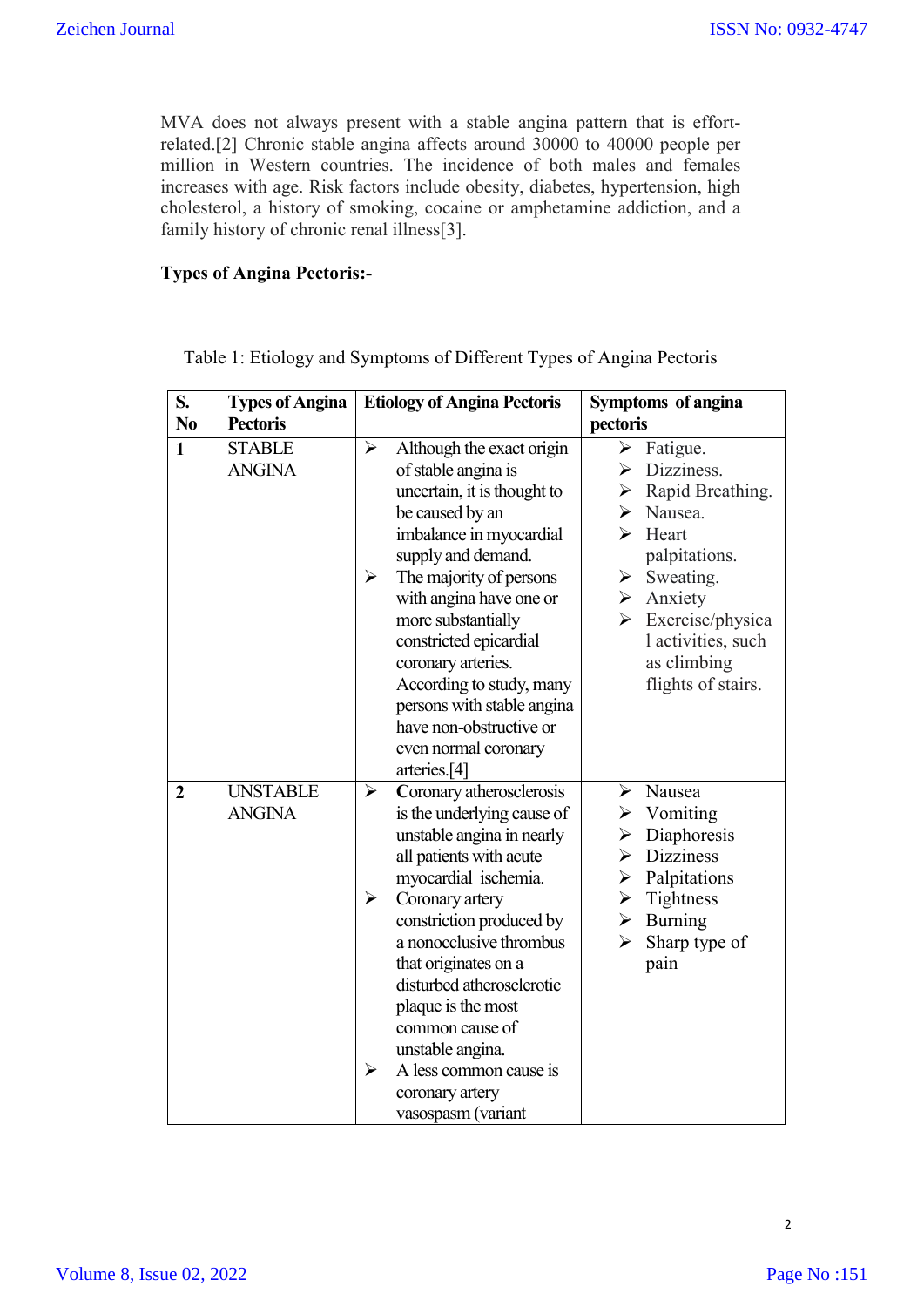| 3                       | <b>VARIANT</b><br><b>ANGINA</b>        | Prinzmetal angina).<br>Endothelial or vascular<br>smooth muscle<br>dysfunction causes this<br>vasospasm.[5]<br>A widespread or<br>➤<br>segmental spasm in<br>the coronary arteries<br>causes Printzmetal<br>angina.<br>A decrease in blood<br>≻<br>supply to the<br>myocardium generate<br>symptoms such as<br>chest pain. Cold<br>weather, activity, or<br>medications that<br>induce vaso-<br>constriction, such as<br>alpha-agonists, can<br>produce spasms in the<br>coronary arteries | $\triangleright$ Usually occurs<br>while resting and<br>during the night<br>or early morning<br>hours<br>Are usually<br>➤<br>severe<br>$\triangleright$ Can be relieved<br>by taking<br>medication |
|-------------------------|----------------------------------------|--------------------------------------------------------------------------------------------------------------------------------------------------------------------------------------------------------------------------------------------------------------------------------------------------------------------------------------------------------------------------------------------------------------------------------------------------------------------------------------------|----------------------------------------------------------------------------------------------------------------------------------------------------------------------------------------------------|
| $\overline{\mathbf{4}}$ | <b>MICROVASCU</b><br><b>LAR ANGINA</b> | ➤<br>In coronary small vessel<br>disease, the smallest<br>arteries do not relax<br>(dilate) as they should. As<br>a result, the heart does not<br>receive enough oxygen-<br>rich blood.<br>According to clinicans,<br>small vessel ailment is<br>caused by the same<br>factors as problems<br>affecting the larger<br>arteries of the heart, such<br>as high blood pressure,<br>high cholesterol, obesity,<br>and diabetes.                                                                | Chest discomfort<br>➤<br>≻<br>Dyspnea<br>Tirdeness and lack<br>➤<br>of energy                                                                                                                      |

## **Pathophysiology of Angina Pectoris**

- a) Causes of Chest Pain:-Non-cardiac chest pain can be caused by gastroesophageal reflux disease, musculoskeletal alterations, pulmonary and aortic abnormalities, and mental health issues. Many people have coronary angiography as a result of chest pain syndromes.[6]
- b) Angina with Epicardial Coronary Disease:-Angina is a heart disorder caused by a mismatch in the supply of oxygen to myocytes and the demand for oxygen in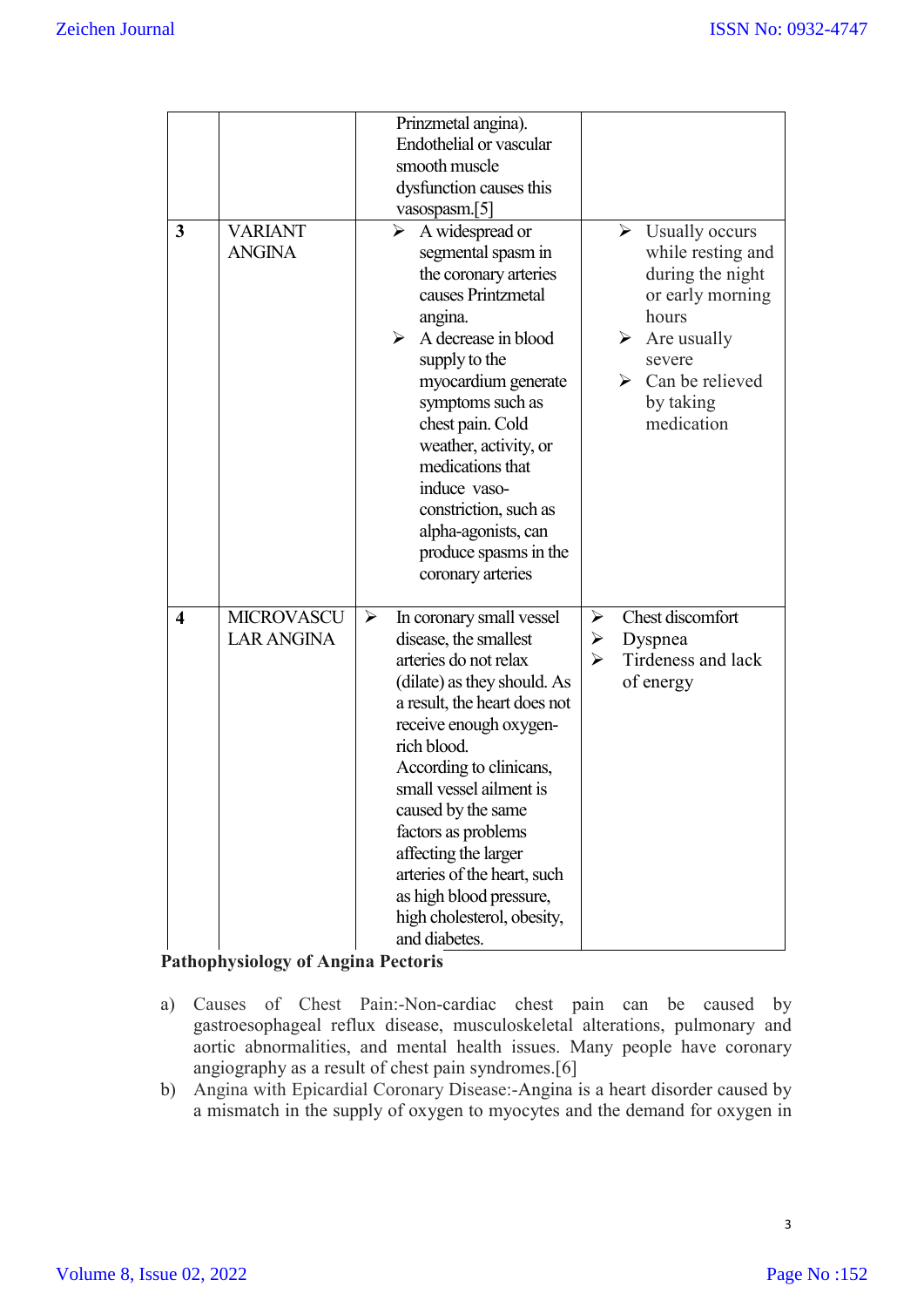myocardium. Exercise or mental stress-induced ischaemia can cause angina symptoms in those with atherosclerotic CAD in the main coronary arteries. Because angina pain is complex and has a convoluted link with ischaemia, the ultimate source of pain is controversial. Several ganglia are located in the heart, predominantly in the epicardial fat, and are supplied by the proximal coronary arteries.

- c) Angina without Epicardial Coronary Artery Obstruction:-Angina has been refuted because epicardial stenosis reduces coronary flow reserve. Myocardial ischaemia may continue or return in a small percentage of people after successful coronary revascularization.
- **d)** Pathogenesis of Coronary Microvascular Dysfunction:-Endothelial dysfunction is a malfunction of the endothelial cells in the microvascular network. Increased oxidative stress results in the formation of thromboxane A2, prostaglandin H2, and superoxide, which constricts the dilator response to different stimuli.

#### **Prevention of Angina Pectoris**

- 1. Lifestyle modification:
- Tobacco smoking, including environmental exposure, must be avoided, as the benefits of quitting smoking have been well established. Maintaining or achieving a healthy weight is crucial.
- A 'Mediterranean diet' supplemented with extra-virgin olive oil or almonds reduces MACE in high-risk patients. Blood pressure (BP) control is crucial in both risk management and angina treatment. Exercise training can help relieve symptoms and improve the prognosis.
- Treatment of hypercholesterolemia, particularly reducing LDL-cholesterol levels with a statin, reduces the chance of adverse effects.[7]
- 2. Pharmaceutical agents:
- Angina is a symptomatic manifestation of complex physiological processes and can be manipulated pharmacologically through multiple pathways. Some agents have been available for decades, while recent advancements have brought newer, better tolerated, or even more effective alternatives to the patient's standard of care.
- By employing indirect strategies such as blood pressure reduction.
- It has an anti-arrhythmic nature.
- The findings suggest that those with left ventricular dysfunction and a hazard ratio of fewer than 70 beats per minute, with or without angina, may benefit from the treatment.[8]
- MACE is reduced in specific patient groups, but not in the vast majority of chronic stable angina patients.[9]
- 3. lowered heart rate :-
- Lowering or managing heart rate spikes is crucial in the therapy of AP.
- A faster heart rate suggests a greater risk of cardiovascular illness. To reduce heart rate, drugs that directly block the sinus node channel without changing blood pressure or contractility are utilised.

4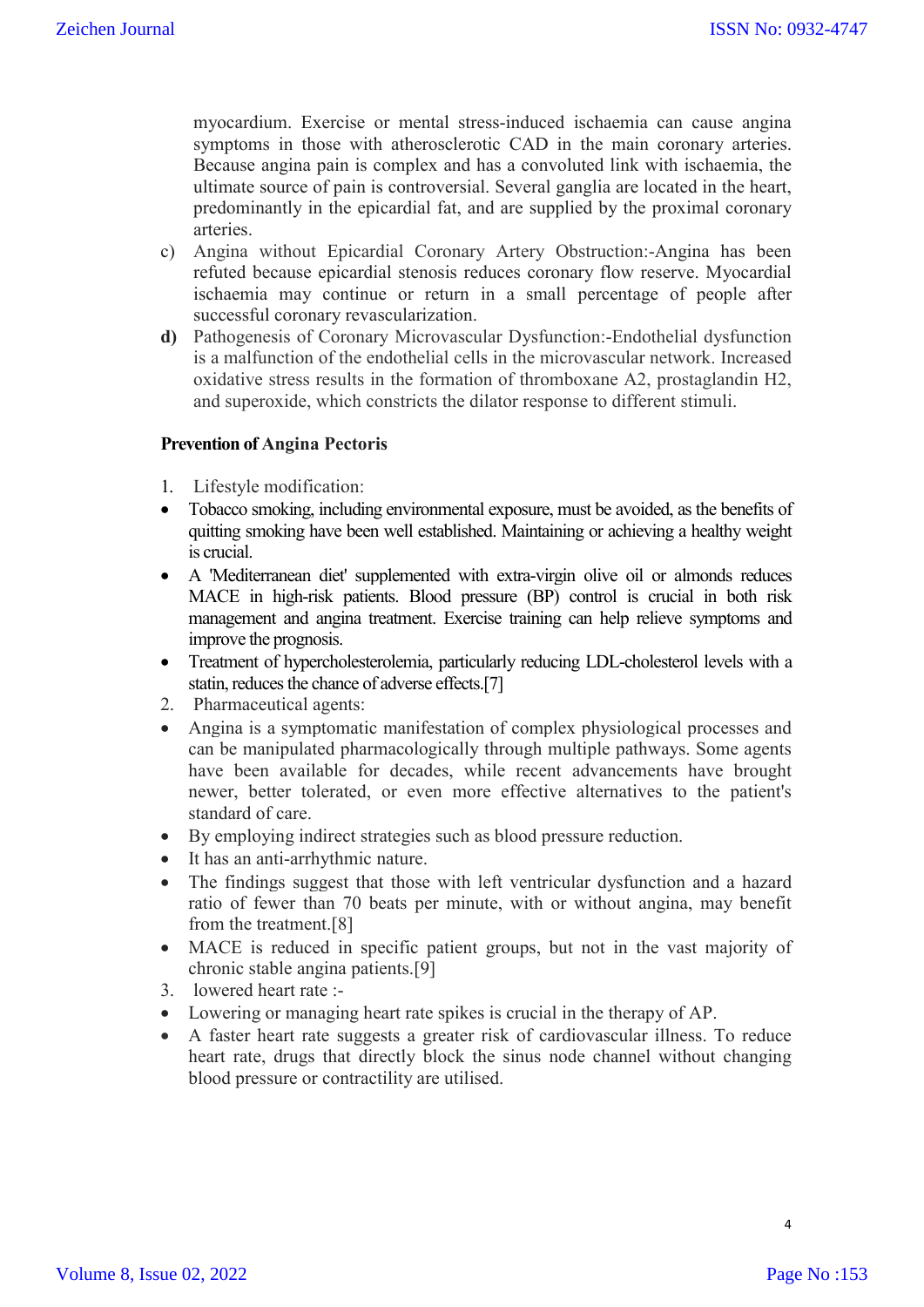### **Diagnosis of Angina Pectoris**

- A. ECG (electrocardiogram) test:- This test analyses your heart's electrical activity and rhythm.
- B. Stress test:-A stress test is an exercise that puts you under a huge strain, this checks the activity of your heart during exercise
- C. Blood test:-Blood tests are a sort of test that is performed to assess a person's health A significant number of them are released when your heart muscle is harmed, such as during a heart attack. Your doctor may request more comprehensive testing, such as a metabolic panel or a full blood count (CBC).[10]
- D. Imaging tests:-These are a subcategory of imaging testing.Chest X-rays help rule out other issues that might be causing your chest pain, such as lung illnesses. Echocardiograms, CT scans, and MRI scans can all offer images of your heart that can help your doctor diagnose the problem.The heart is catheterized, in this the clinicans will put a long, thin tube into an artery in your leg and thread it up to your heart to measure your blood flow and pressure.
- E. Coronary angiography:- it is the examination of the coronary arteries in this the clinicans will inject a dye into the blood vessels of heart
- F. Physical examination

#### **Treatment of Angina Pectoris**

#### **1. MEDICATION:-**

- A. Beta Blocker (BBs): Adrenergic blocking agents i.e, beta -blocker(BBs) diminish the increase in heart rate caused by physical and emotional stress. They enhance ischemic area perfusion by shifting microvascular flow. SIHD management guidelines recommend BBs as first-line therapy for AP patients.[11]
- B. Sinus node inhibitors: These are the substances that inhibit the sinus node and Ivabradine works as a sinus node inhibitor. It reduces the heart rate by blocking the pacemaking current of the sinus nodes. The guidelines have not been altered since they were approved by the FDA.
- C. Amiodarone and dronedarone: Amiodarone and its derivative dronedarone are complex compounds that have a number of cardiovascular effects, including a reduction in heart rate owing to multi-channel blockage. A randomised, doubleblind, placebo-controlled trial demonstrated extraordinary improvement in patients with New York Class Association Class 3 stable AP and abnormal exercise treadmill tests [12]. Dronedarone, an iodine-free methane-sulfonyl group derivative with a lower side effect profile, has not been extensively studied as an anti-anginal medication. It significantly decreased acute coronary syndromes and hospitalisation costs in elderly people with atrial fibrillation.[13]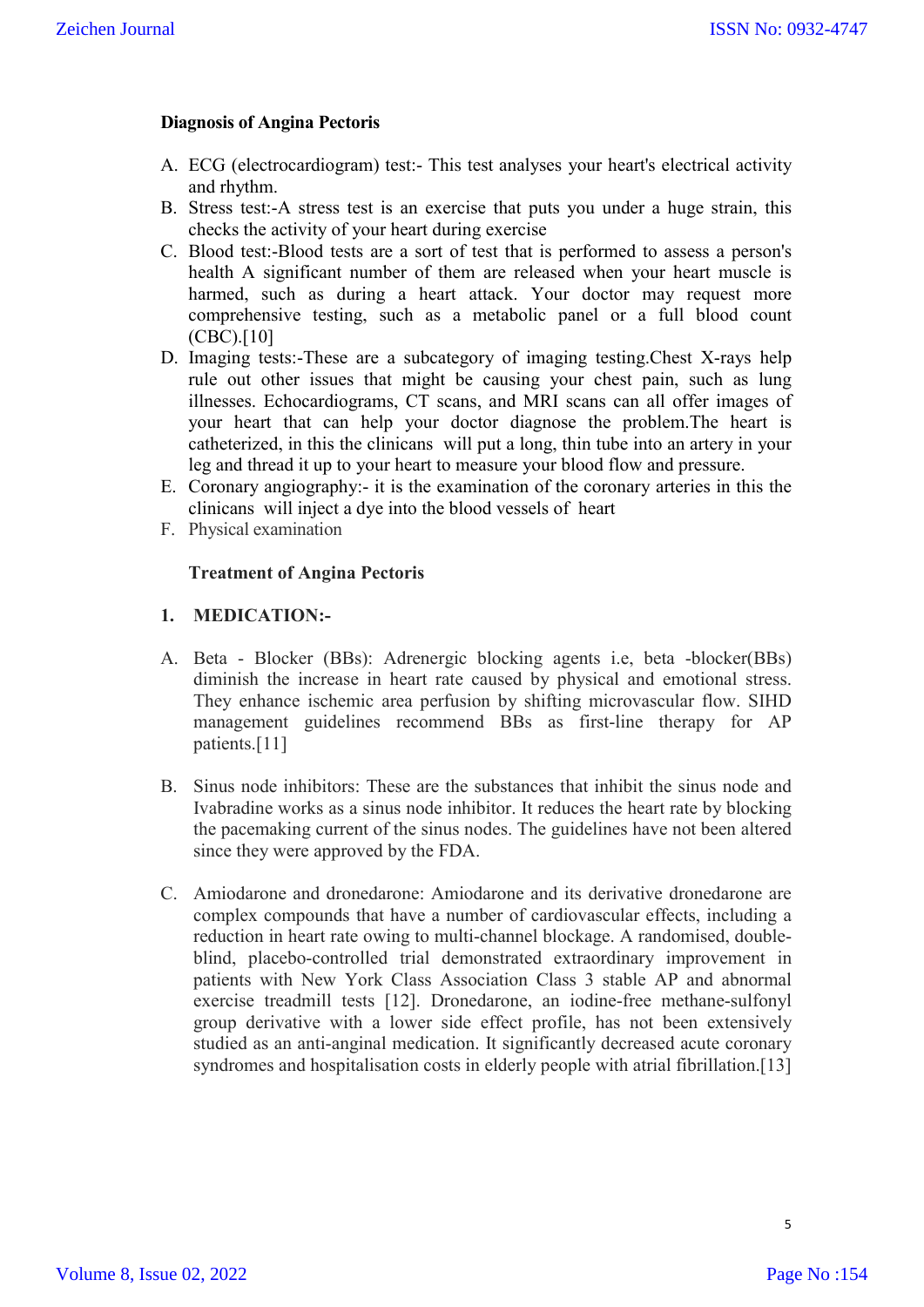- D. Smooth muscle Relaxant: The relaxation of vascular smooth muscle is controlled by a signalling cascade that includes nitric oxide (NO), Snitrosothiol, and cyclic guanylate cyclase. Various chemicals regulate this pathway by blocking or boosting different stages of the cascade.
- E. Nitrate preparations:-These are useful both alone and in combination with CAs for the relief/prevention of angina induced by coronary spasm. The most common side effect is headache, which affects up to 50% of all patients. Patients using phosphodiesterase inhibitors (PDEi) and those suffering from hypotension should take caution.<sup>[14]</sup>
- F. Phosphodiesterase inhibitors:-The motivation for the creation of phosphodiesterase inhibitors came from anti-anginal medications (PDEi). The mechanism of action is a reduction in cyclic guanyl monophosphate (cGMP) metabolism, which amplifies the effects of endogenous NO. Later studies confirmed a beneficial impact on the pulmonary vascular system, adding to the list of pulmonary hypertension therapies.[15]

## **2. Revascularization procedures:-**

- a. Enhanced external counterpulsation
- b. Transmyocardial revascularization
- c. Stem cell therapy[16]
- i. **Enhanced external counter pulsation:** Enhanced external counter pulsation (EECP) is the only truly noninvasive and safe intervention for which a reduction of angina symptoms and nitrate use, increased exercise tolerance, and improvement in myocardial ischaemia [17]
- ii. **Trans-myocardial laser revascularization:** TMR emerged as treatment modality for patients with diffuse coronary artery disease not amendable to percutaneous or surgical revascularization. The procedure entails the creation of laser channels within ischemic myocardium in an effort to better perfuse these areas.[18]
- iii. **Stem cell therapy:** This therapy is emerged as a potential therapeutic option for these patients. It is an experimental therapy involving stem cell injections from the patient's own blood is showing promise in the treatment of people with chest pain that is not responsive to drugs, angioplasty, or surgery[19]

Future Aspects:- Despite its broad list of adverse effects, ranolazine is currently being used as a novel therapeutic option for angina that has proven resistant to traditional therapies.[20] Invasive treatments such as spinal cord stimulation and laser revascularization may give additional benefits as secondary therapeutic options.[21]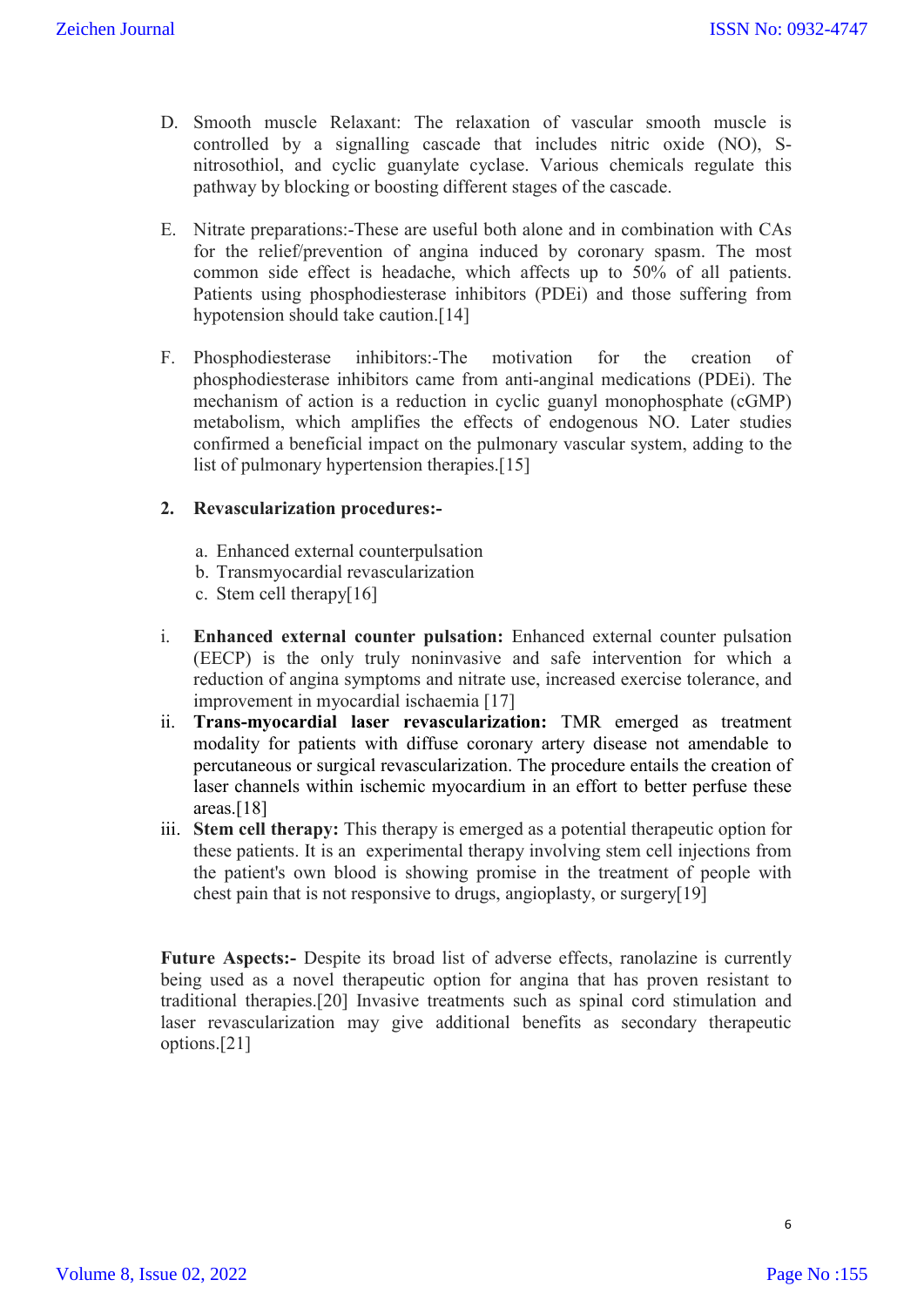#### **Conclusion**

Chronic stable angina pectoris affects around 30000 to 40000 people per million in Western countries. Risk factors include obesity, diabetes, hypertension, high cholesterol, a smoking history and a family history of chronic renal disease. Patients with stable angina pectoris are frequently advised for cardiac catheterization without making a genuine effort to address their symptoms with conventional treatment and with proper treatment, many patients may have gone asymptomatic and avoided catheterizations and subsequent percutaneous operations.

#### **Acknowledgements**

Authors thanks Dean Dr. Bharath, Dr. V. Madhavan, Dr. Anbu, Dr. Maheshwari E and Dr. Harish, Faculty of Pharmacy, Ramaiah University of Applied Science, Bangalore and Karnataka, India.

#### **Conflicts of Interest:**

There are no conflicts of interest among the authors

#### **References:-**

- 1) C. Palaniswamy, and W.S. Aronow, "Treatment of stable angina pectoris" *American journal of therapeutics*, *18*(5),(**2011)** pp.e138-e152 .
- 2) C. Hermiz, and Y.R Sedhai, **(2020**) "Angina"
- 3) A. Villano,G.A. Lanza and F. Crea, "Microvascular angina: prevalence, pathophysiology and therapy". *Journal of Cardiovascular Medicine*, *19*,**(2018).** pp.e36-e39.
- **4)** A. Goyal , R. Zeltser , A.A. Gunn , "Unstable Angina" (Nursing). 2021 Jul 26. In: StatPearls [Internet]. Treasure Island (FL): StatPearls Publishing; (**2021** )Jan–. PMID: 33760544.
- 5) C. Gillen , A. Goyal "Stable Angina". [Updated 2021 Jul 7]. In: StatPearls [Internet]. Treasure Island (FL): StatPearls Publishing; 2021 Jan-. Available from: https://www.ncbi.nlm.nih.gov/books/NBK559016/
- 6) J. Takahashi and H. Shimokawa, "Epidemiology of Vasospastic Angina. In *Coronary Vasomotion AbnormalitieS"* (**2021)**(pp. 3-19). Springer, Singapore.
- 7) Y. Kusama, E.Kodani, A.Nakagomi, T.Otsuka, H. Atarashi,H. Kishida and K. Mizuno, "Variant angina and coronary artery spasm: the clinical spectrum, pathophysiology, and management." *Journal of Nippon Medical School*, *78*(1),(**2011)** pp.4-12.
- 8) D.E. Winchester and C.J., "Pepine Angina treatments and prevention of cardiac events: an appraisal of the evidence." *European Heart Journal Supplements*, *17*(suppl\_G), (**2015)**pp.G10-G18.
- 9) F.Picard ,N. Sayah , V Spagnoli , J Adjedj ,O. Varenne " Vasospastic **angina**: A literature review of current evidence". Arch Cardiovasc Dis. (**2019)** Jan;112(1):44-55.
- 10) R .Ferraro , JM. Latina, A. Alfaddagh , ED. Michos , MJ. Blaha , SR Jones , G Sharma , JC Trost , WE Boden , WS.Weintraub , JAC Lima,RS Blumenthal ,V Fuster , A. Arbab-Zadeh ." Evaluation and Management of Patients With Stable Angina: Beyond the Ischemia Paradigm: JACC State-of-the Art Review. J Am Coll Cardiol. " **(2020**) Nov 10;76(19):2252-2266. doi: 10.1016/j.jacc.2020.08.078. PMID: 33153586.